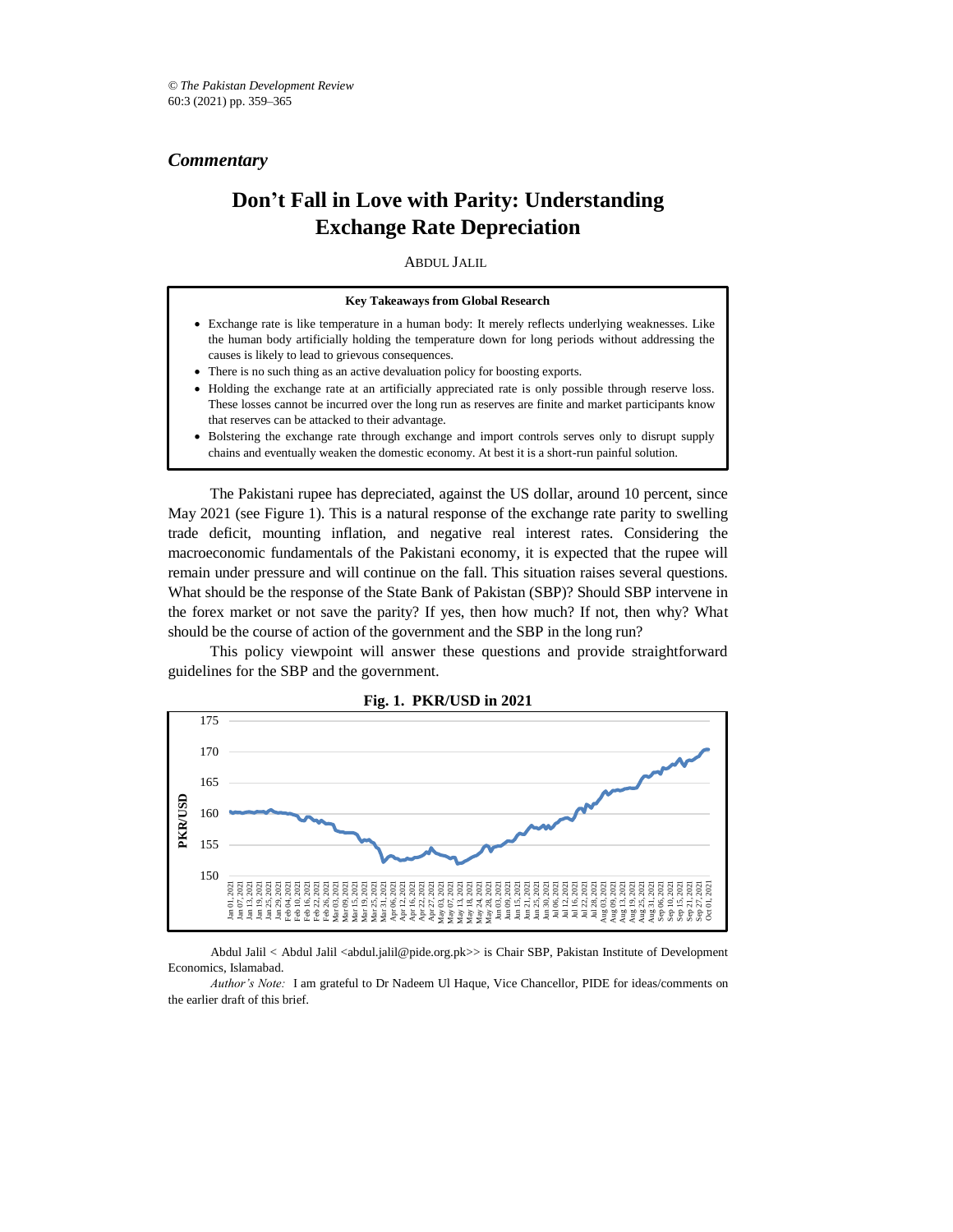#### 360 *Abdul Jalil*

# **SHOULD SBP CONTINUOUSLY SAVE THE EXCHANGE RATE PARITY THROUGH FOREIGN EXCHANGE INTERVENTION?**

The answer is NO.

It is being argued that the exchange rate is continuously depreciating despite having a handsome amount of foreign exchange reserves. So, this is against the fundamentals of economics that the foreign exchange reserves are increasing and, on the other hand, the rupee is depreciating. So, SBP should manage the pressure on the exchange rate through the intervention in the foreign exchange market (see Box 1).

#### **Box 1. Exchange Rate Pressure: Managed or not Managed**

When there is a mismatch between the demand of the foreign currency (dollars in our case), and the supply of the foreign currency than the home currency (Pak rupee in our case) remain under pressure to depreciate or appreciate. In this case, the central bank, SBP in our case, may intervene in the foreign exchange market through the selling or buying of the foreign currency to manage the pressure. The difference between the actual nominal exchange rate and the equilibrium exchange rate is called the unmanaged portion of the pressure. If the actual exchange rate is equal to the equilibrium exchange rate, then SBP is not managing the exchange rate. If the actual exchange rate is overvalued when the demand of the dollar is higher than the supply of the dollar, then the pressure is fully managed by the SBP (see Jalil, 2021 and Rao, 2019 for the details and calculations of exchange market pressures and management).

We argue that the SBP should not intervene in the forex market. It is very clear that the amount of foreign exchange reserve is not in the safe zone. As per the SBP data, Pakistan's liquid foreign exchange reserves are around 26.1 billion USD (19.2 billion USD SBP reserve and 6.8 billion USD commercial bank reserve). It is also important to mention that we availed several debt reliefs and additional finances during COVID. If we net off all these finances, roughly, the foreign exchange reserves level will be around 20 billion USD.

On the other hand, the import bill is around 6 billion USD per month and growing in the backdrop of post-COVID recovery and increasing international commodity prices. According to these numbers, the foreign exchange reserves provide only the coverage of 3.0 to 3.5 months imports coverage. So, the reserves are not in the safe zone. If SBP intervenes in the foreign exchange market by selling the dollars, then foreign exchange reserves' loss is very obvious. That's why, keeping in view the pressure on the external sector in the future and the level of foreign exchange reserve, it is not advisable, in any case, that SBP should intervene continuously.

If SBP intervenes continuously, the loss of foreign exchange reserves will lead to balance of payment (BOP) crises. The obvious outcome is to approach to International Monetary Fund (IMF) to manage the BOP crises. The heart of the IMF loan-led policy is 'stabilisation' and 'the market-based exchange rate.' Consequently, the SBP intervention in the forex market will lead to loss of reserve, BOP crises, depreciation of the currency, and compromise on the GDP growth.

# **THEN WHAT ARE THE OTHER OPTIONS?**

The SBP has other options in this challenging situation that are not being utilised. We think that SBP should seriously think on these lines.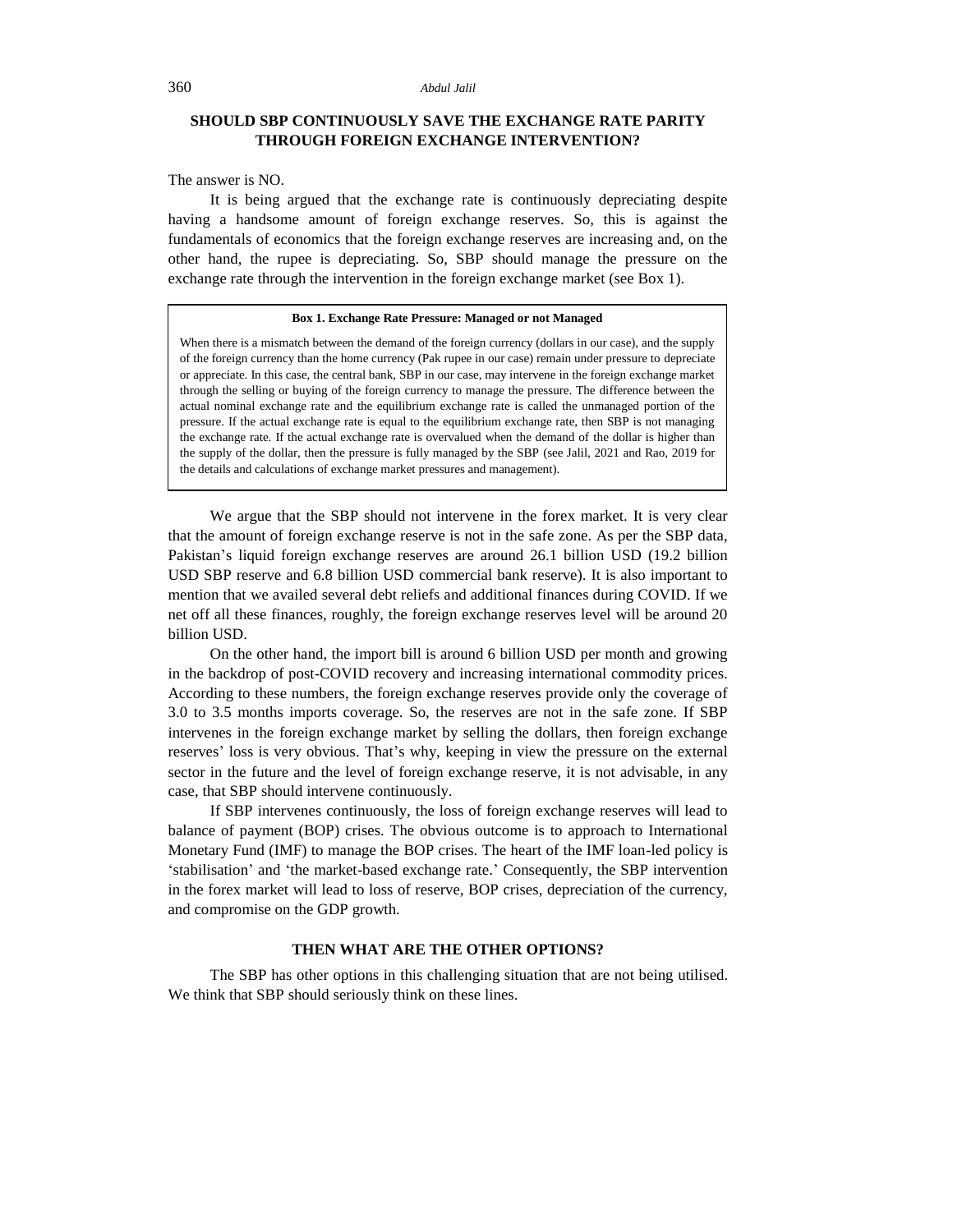## **Publicly Announced Interventions in the Foreign Exchange Market**

The important thing is that the SBP should intervene in the foreign exchange market to curb the extra volatility and the artificial demand in the foreign exchange market. The extra volatility and the artificial demand are creating uncertainty in the foreign exchange market. Indeed, this situation is prone to speculative attacks and untargeted bidding (see Box 2). First and foremost, the task of the SBP should tackle this situation to save the market from speculative attacks.

#### **Box 2. Untargeted Bidding in the Foreign Exchange Market**

The untargeted bidding phenomenon often happens in the forex market when the traders feel uncertainty about the speed of the movement of exchange rate parity. It means that when a foreign exchange dealer just takes the ask/bid rate from the other dealer without committing the deal. This, just asking the rate, generates expectations about excess demand and excess supply in the market. Ultimately this creates the artificial demand and supply of the foreign currency in the forex market. It is also important to mention that the untargeted bidding can generate a very irrational number of order flow, based on the number of buyers and sellers, while the amount of buying and selling do not indicate the same trend.

One of the most important tools is the publicly *announced intervention*. The SBP should adequately communicate about the size and the sign of the foreign exchange intervention. When an artificial buyer will have information that the SBP will intervene to save the parity, this will discourage his/her intention of buying or dollarisation. So, the publicly announced intervention may curb the unnecessary artificial demand of the dollars and the speculative attacks.

Recently, Patel and Cavllino (2019) surveyed several central banks and concluded that the publicly announced intervention significantly strengthens the signalling effect of the market. This is not new evidence or advice. Sarno and Taylor (2001) is a valuable read in this regard.

Importantly, this is growing practice among the central banks that they intervene publicly and remain transparent in the forex market. However, this phenomenon is more common in Latin American economies than in Asian economies (see Patel and Cavllino, 2019). Patel and Cavllino (2019) also argue that transparency and publicly announced intervention have advantages. It sets a signal from the central bank that what is going to happen in the future. Similarly, it enhances the credibility of the central bank. A credible commitment regarding the intervention or no intervention reinforces the signalling effect.

# **Should Focus on the Market Intelligence**

However, there is no question that market intelligence is key to success. The knowledge about the intensity and the persistence of the exchange rate pressure may help determine the level of the foreign exchange intervention for anchoring the volatility of the exchange rate. If the pressure is persistent and due to structural issues, then it is better not to intervene. Otherwise, the forex traders will trade in the opposite direction of the central bank, and the central bank may deplete reserves without much impact on the volatility and the parity. Both announced interventions and secret interventions don't work in this case.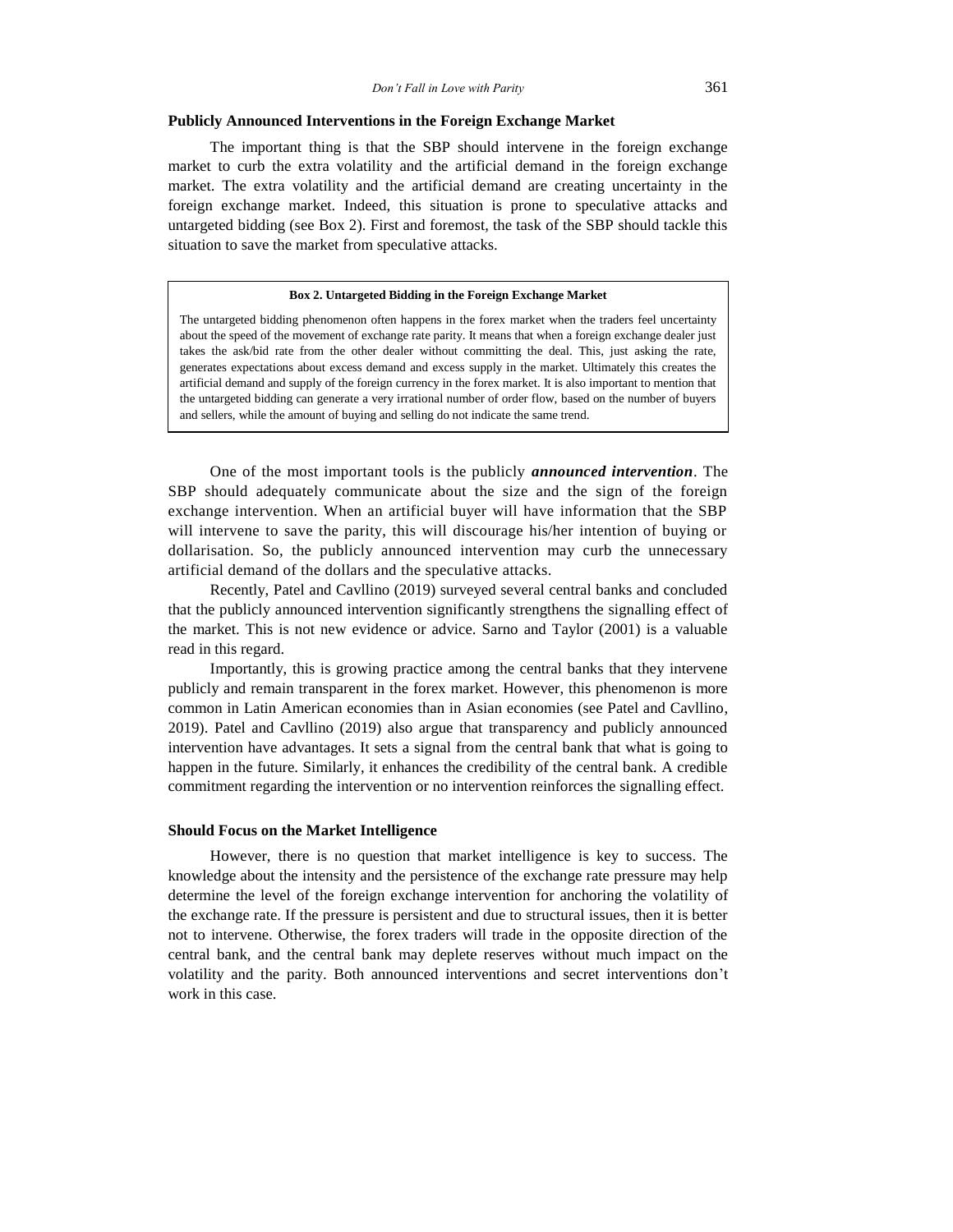#### 362 *Abdul Jalil*

## **Proper Communication to Curb any Conspiracy Theory**

The SBP should get accurate information about the inflows and outflows of the foreign exchange and then correctly communicate to the stakeholders to curb any conspiracy theory. For example, recently, there has been a rumour that the dollar is being transacted on Afghanistan's borders. The volume of these transactions is not precisely known. It may be possible that the actual volume is very low. But the rumours of 'huge transactions' are creating uncertainty and artificial demand. Unfortunately, the government is also hiding herself and the structural issues behind these rumours. This is more dangerous than the actual situation. Therefore, SBP and the government should adequately investigate the number and volume of the transactions. Then it should be properly communicated to the relevant stakeholders. This is also true in all other cases where the artificial demand and supply of dollars may create uncertainties. This act of SBP and the government will reinforce the credibility of the central bank. Indeed, the action of any credible central bank matter a lot to reduce speculative attacks.

## **Communication about the Equilibrium Exchange Rate**

Jalil (2021) clearly shows that the undervalued/undervalued exchange rate has a positive/negative impact on economic activities. Therefore, SBP should continuously monitor the equilibrium value of the exchange rate and then properly communicate to the stakeholder. This will further signal to the stakeholder about the direction and the extent of the movement of the exchange rate and the intervention of the SBP into the foreign exchange market. This may also enhance the credibility of the SBP and may curb the extra artificial pressure on the home currency.

#### **Very Calculated Tightening of Monetary Policy**

The current monetary policy statement (MPS) of the SBP increases the policy rate to indicate that the SBP has changed its stance in the backdrop of rising inflation due to the increased demand. This is further linked with the revival of economic growth and the recovery from COVID-related recession. Partially, it is true that the prices have been increased due to the rise in demand. But there is another version that the supply chain is disrupted due to the Covid. If this is the case, then the monetary policy's tightening will not help curb the cost-push inflation pressure. The rising interest rate will hit both sides, that is, slow down the revival of the growth and increase the cost-push inflation. Surely, the rising inflation will hit the poor of the society and competitiveness as well. So, the SBP should track the actual reasons and size of the demand and supply-side pressures on inflation and act accordingly in the context of tightening the monetary policy.

## **LONG RUN STRATEGY**

## **Don't Fall in Love with Parity**

It is highly recommended that the exchange rate parity should move with the market forces. Historically, whenever the SBP intervened in the forex market to stabilise the exchange rate against the market forces then after some period the loss of foreign exchange reserves was the obvious outcome (see Figure 2) and the BOP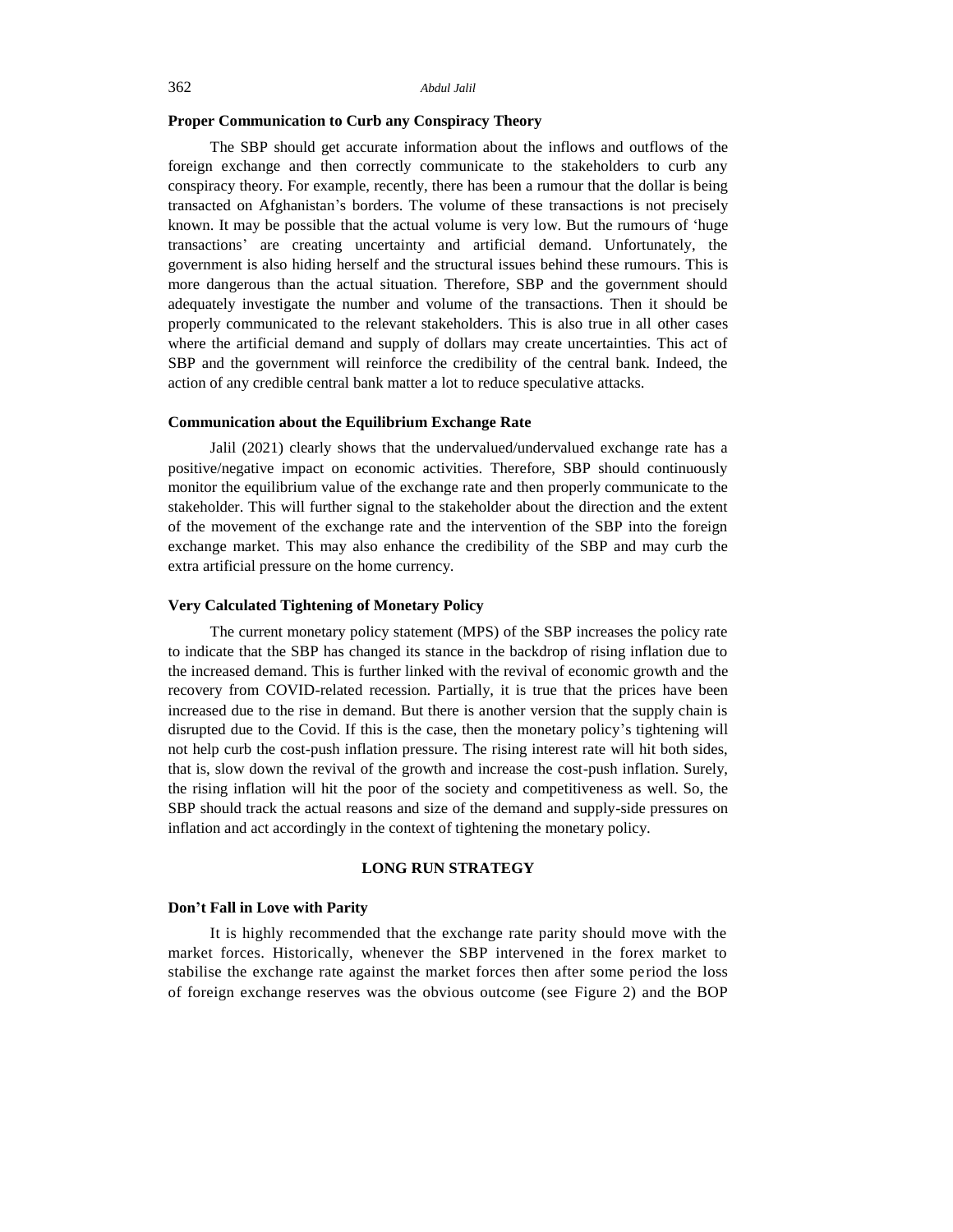crises. <sup>1</sup> This led to the IMF programme. Consequently, we had to over-adjust the rupee to follow the IMF programme. This led to both depreciation and the loss of foreign exchange reserves. Therefore, the SBP should not repeat the old mistake. If SBP and government claim that this is a new regime and the 'parity can move in both ways', then the SBP and government should not panic. They should be bold enough to wait for the natural movement of the exchange rate. They should let the rupee on the market forces with anchoring the artificial pressure and artificial uncertainties.



**Fig. 2. Exchange Rate and Foreign Exchange Reserves**

#### **Clear-cut Structural Reforms to Ease the Pressure on the External Sector**

If a country has chronic issues in the BOP, then the home currency cannot be stabilised for a more extended period. Therefore, Pakistan should concentrate on the long-term strategy to recover the BOP issues. Merely, depreciation will not correct the current account deficit (CAD) or trade deficit issues. It may partially, keeping rigidities given imports, reduce the imports. But the exports cannot be flourished with the depreciation only. Because we have several limitations with the exports on the front of narrow base, regulations, governance and international diplomacy. It is very obvious that the regulations have to be improved, simplified and streamlined. Without improving the external sector, the issue in the currency would not be resolved.

## **Accumulate Foreign Exchange Reserves**

As mentioned earlier, the foreign exchange reserves of Pakistan are not in a safe zone according to reserves adequacy ratios. Therefore, the SBP should accumulate foreign exchange reserves. On the one hand, aforesaid should intervene in the foreign exchange market by selling the dollars to save or reverse the parity. On the other hand, the SBP should purchase the dollars from the forex market whenever possible. Last year, there was an

<sup>&</sup>lt;sup>1</sup>We may get some benefits on the fiscal side by artificially stabilised exchange rates. However, we may not continue this policy for a longer period given the level of foreign exchange reserve. Once we let the parity on the market forces and allow rupee depreciation then we shall have, as usual, problems on all sides, that is, exchange rate, foreign exchange reserves, inflation and fiscal side.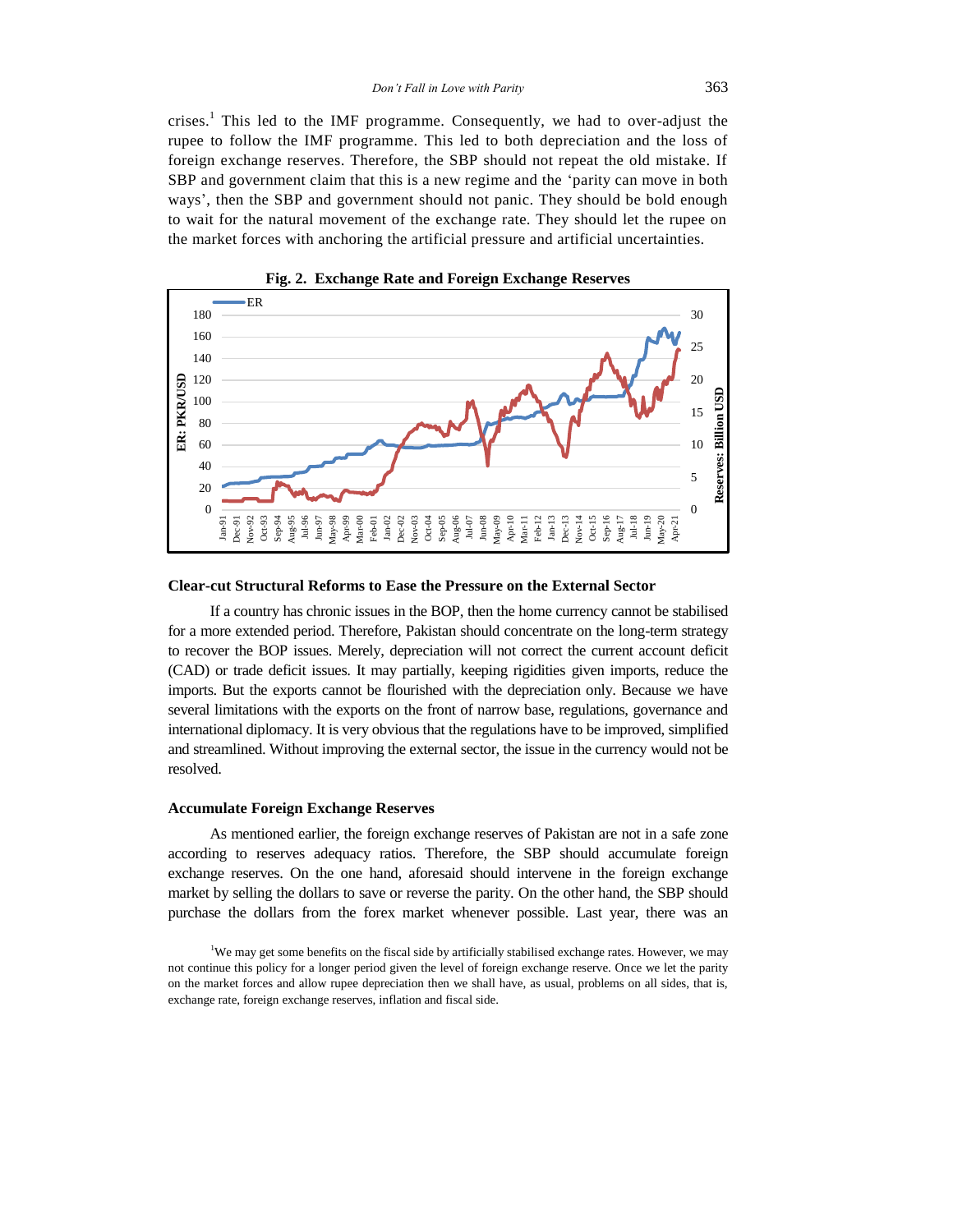excellent chance to buy the dollars from the market. However, the SBP let the PKR appreciate from 168 per USD to 151 per USD by announcing that the *parity will move both sides*. The SBP could purchase a heavy amount of dollars through purchasing and could maintain the rupee undervalue.<sup>2</sup> This would not be a unique case. The SBP purchased a heavy amount of dollars from the market in the early 2000s (see Hussain and Jalil, 2006).

## **Don't Put Exchange Controls**

The SBP should not strengthen the local currency through foreign exchange control and import controls. Indeed, this act will serve only to disrupt supply chains and eventually weaken the domestic economy. At best, it is a painful short-run solution. It is well documented in the literature that foreign exchange restrictions spawn the parallel currency markets and the parallel exchange rate.<sup>3</sup> The premium between the official rate and the kerb rate reflects the sign of devaluation/depreciation. Therefore, ultimately, the currency has to be depreciated along with a high cost. We have witnessed the kerb exchange market and the dual exchange rate in Pakistan during the 1980s and 1990s.

## **CONCLUDING AND WAY FORWARD**

This note discussed several options for the SBP and the government in the backdrop of currency depreciation and uncertainty in the forex market. We suggest that SBP should:

- Public information about the size and direction of the foreign exchange interventions in the foreign exchange market.
- Properly communicate with the stakeholders about the transactions of the dollars.
- Educate the stakeholders about the market value of the exchange rate.
- Move towards the tightening of monetary policy in a very calculated way.

We believe that these steps will curb artificial volatility and artificial demand in the short run. Secondly, the intervention in the forex market on a long-term basis is not advisable in any case. The cost is huge as we have experienced in the past. Third, the structural reforms are indispensable for the correction of the chronic issue in the BOP. We want to clear that we are not against the intervention in the forex market to curb the extra uncertainty in the forex market, but there must be a tolerance level. More clearly, this note is to inform the fear of nominal exchange rate fluctuations and especially of future depreciation. We believe that the debate on this issue will lead to a better monetary and exchange rate policy.

#### **REFERENCES**

Hussain, F. & Jalil, A. (2006). Effectiveness of foreign exchange intervention: Evidence from Pakistan. State Bank of Pakistan, Research Department. (SBP Working Paper Series 14).

 $2$ See Jalil (2021) on the policy of undervaluation.

 $3$ It is known as Kerb rate in the history of Pakistan international finance.